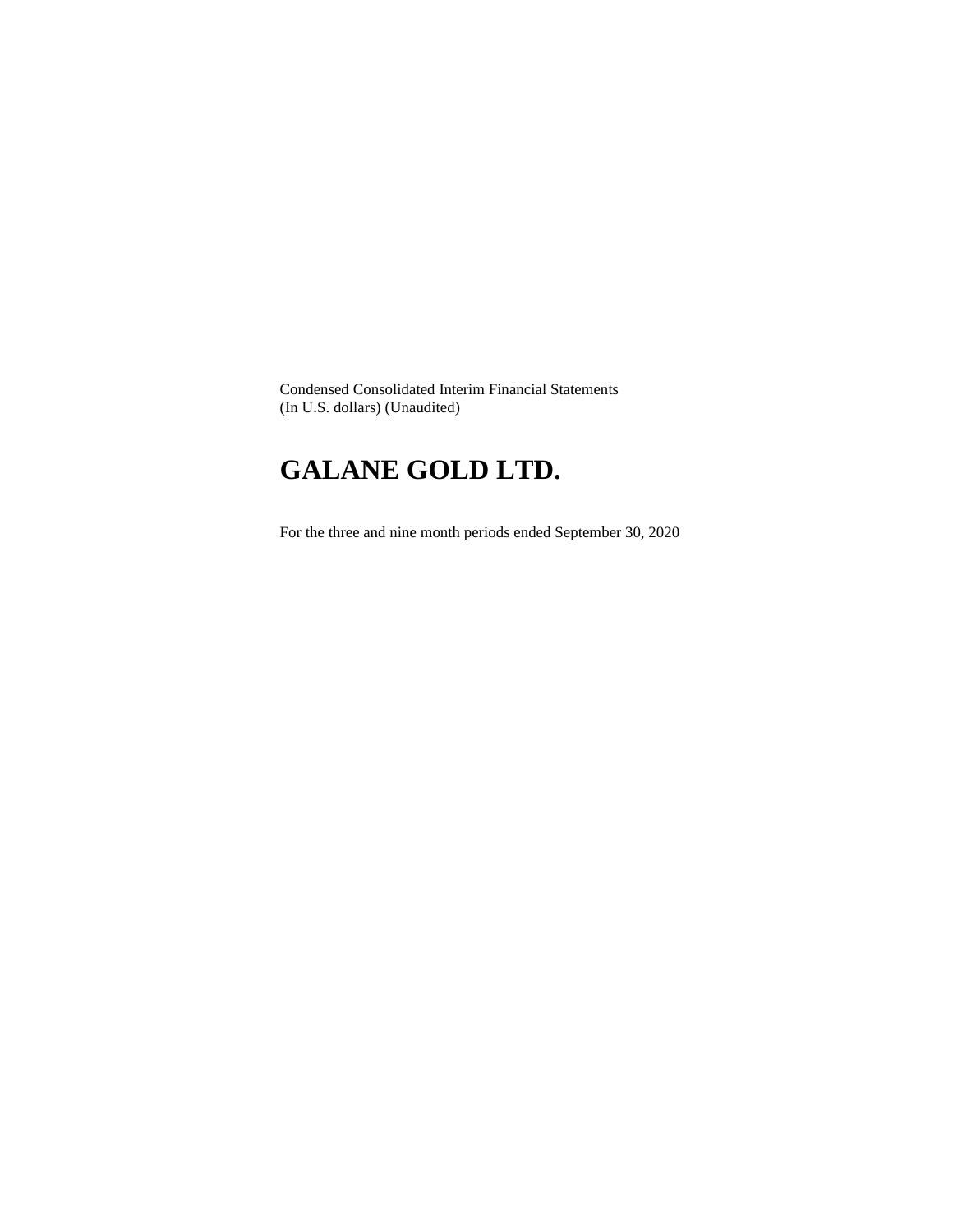Condensed Consolidated Interim Statement of Financial Position (In U.S. dollars) (Unaudited)

As at September 30, 2020 and December 31, 2019

|                                                              | <b>Notes</b> | September 30,<br>2020 |              | December 31,<br>2019 |
|--------------------------------------------------------------|--------------|-----------------------|--------------|----------------------|
|                                                              |              |                       |              |                      |
| Assets                                                       |              |                       |              |                      |
| Current assets:                                              |              |                       |              |                      |
| Cash                                                         |              | \$<br>5,332,651       | \$           | 2,201,853            |
| Trade and other receivables                                  | 6            | 3,016,863             |              | 2,196,520            |
| Inventories                                                  | 7            | 3,947,405             |              | 4,947,196            |
|                                                              |              | 12,296,919            |              | 9,345,569            |
| Non-current assets:                                          |              |                       |              |                      |
| Mining and exploration properties                            | 8            | 37,873,439            |              | 36,584,539           |
| Plant and equipment                                          | 8            | 1,661,918             |              | 2,328,285            |
|                                                              |              | 39,535,357            |              | 38,912,824           |
|                                                              |              |                       |              |                      |
|                                                              |              | \$<br>51,832,276      | $\mathbb{S}$ | 48,258,393           |
| Liabilities and Shareholders' Equity<br>Current liabilities: |              |                       |              |                      |
| Accounts payable and accrued liabilities                     | 10           | \$<br>9,363,108       | \$           | 9,345,504            |
| Interest bearing loans and borrowings                        | 11           | 12,041,185            |              | 13,089,675           |
| Warrants denominated in a foreign currency                   | 13           |                       |              | 1,228,626            |
|                                                              |              | 21,404,293            |              | 23,663,805           |
| Non-current liabilities:                                     |              |                       |              |                      |
| Interest bearing loans and borrowings                        | 11           | 5,302,549             |              | 6,050,059            |
| Restoration and rehabilitation provision                     | 9            | 5,335,451             |              | 5,625,905            |
|                                                              |              | 10,638,000            |              | 11,675,964           |
|                                                              |              |                       |              |                      |
| Shareholders' equity:                                        |              |                       |              |                      |
| Share capital                                                | 13           | \$<br>46,215,643      |              | 39,975,999           |
| Reserves                                                     | 13           | 2,800,710             |              | 2,626,081            |
| Deficit                                                      |              | (29, 226, 370)        |              | (29, 683, 456)       |
| Equity                                                       |              | 19,789,983            |              | 12,918,624           |
|                                                              |              | \$<br>51,832,276      | $\mathbb{S}$ | 48,258,393           |

Going concern (note 2)

Approved and authorized by the Board for issue on November 17, 2020:

| Sood<br>≺avı s | שטector | "Dino<br>⊥itaro ″ | Jirec<br><br>ouu |
|----------------|---------|-------------------|------------------|
|                |         |                   |                  |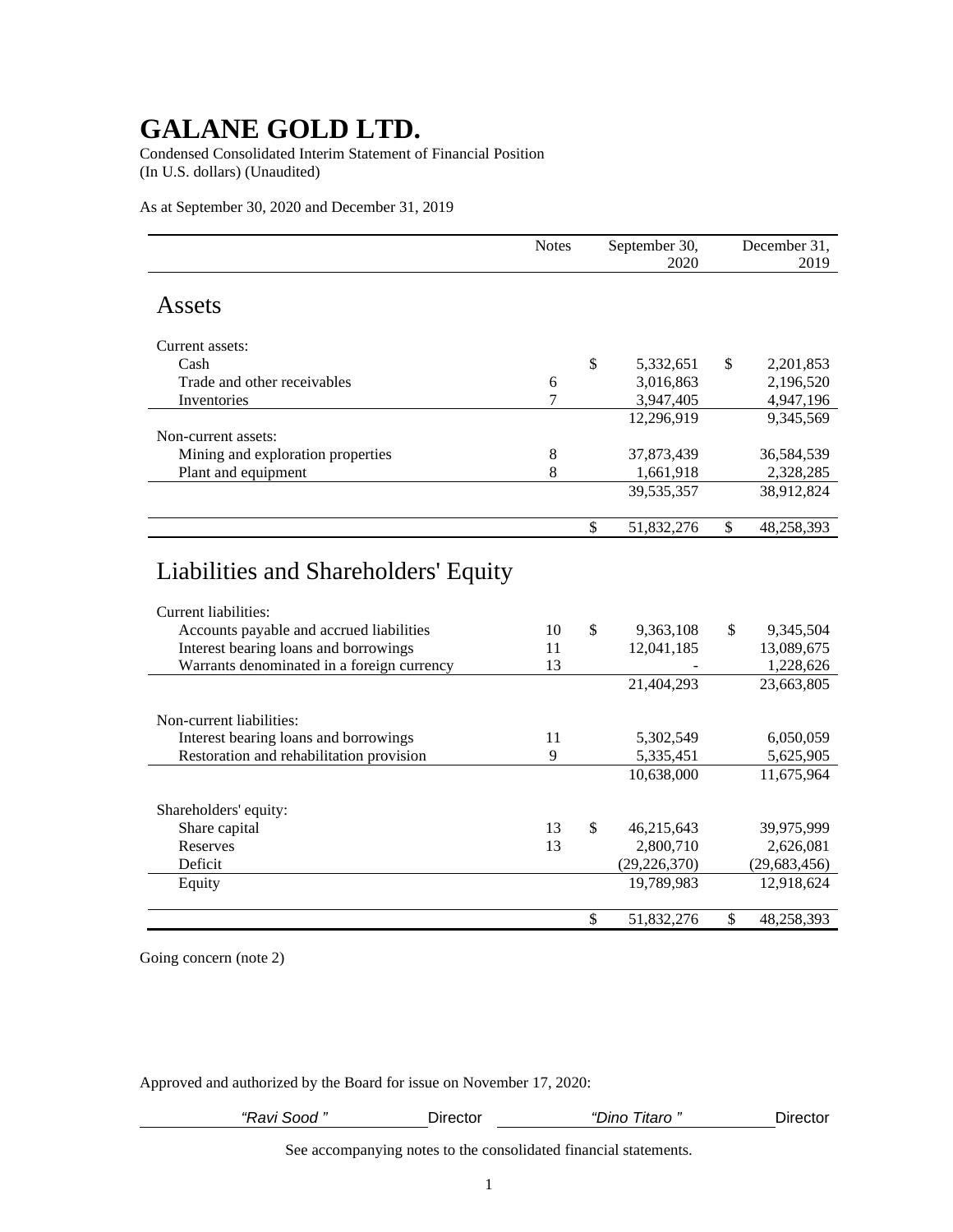Condensed Consolidated Interim Statement of Earnings (Loss) and Comprehensive Earnings (Loss) (In U.S. dollars) (Unaudited)

Three and nine month periods ended September 30, 2020 and 2019.

|                                                       |      |    | Three Months  |     | Three Months  |    | Nine Months   |     | Nine Months   |
|-------------------------------------------------------|------|----|---------------|-----|---------------|----|---------------|-----|---------------|
|                                                       |      |    | Ended         |     | Ended         |    | Ended         |     | Ended         |
|                                                       |      |    | September 30, |     | September 30, |    | September 30, |     | September 30, |
|                                                       | Note |    | 2020          |     | 2019          |    | 2020          |     | 2019          |
| Mining Revenue                                        |      | S  | 14,927,120    | \$. | 12,462,310    | -S | 34,775,960    | S   | 32,363,435    |
| <b>Mining Costs</b>                                   | 14   |    | 11,390,341    |     | 10,888,260    |    | 28,388,427    |     | 30,791,345    |
| Earnings from mining operations                       |      | \$ | 3,536,779     | \$  | 1,574,050     | \$ | 6,387,533     | \$  | 1,572,090     |
| Expenses:                                             |      |    |               |     |               |    |               |     |               |
| Foreign exchange (gain) loss                          |      |    | 374,230       |     | (261, 592)    |    | (962, 510)    |     | (224, 268)    |
| Corporate general and administration                  | 14   |    | 610,321       |     | 677,563       |    | 1,675,969     |     | 1,576,951     |
| Financing costs                                       | 14   |    | 3,057,033     |     | 437,160       |    | 4,399,027     |     | 925,669       |
| Other expenses                                        | 14   |    | 306,932       |     | 236,475       |    | 817,961       |     | 894,775       |
|                                                       |      | \$ | 4,348,516     | \$  | 1,089,606     | \$ | 5,930,447     | \$  | 3,173,127     |
| Earnings (loss) and comprehensive earnings (loss) for |      |    |               |     |               |    |               |     |               |
| the period before taxation                            |      | \$ | (811, 737)    | \$  | 484,444       | \$ | 457,086       | \$  | (1,601,037)   |
| Taxation                                              | 12   |    |               |     |               |    |               |     |               |
| Net earnings (loss) and comprehensive earnings (loss) |      |    |               |     |               |    |               |     |               |
| for the period                                        |      | \$ | (811, 737)    | \$  | 484,444       | S  | 457,086       | \$. | (1,601,037)   |
|                                                       |      |    |               |     |               |    |               |     |               |
| Basic (loss) earnings per common share                | 13   | \$ | (0.00)        | \$  | 0.00          | \$ | 0.00          | \$  | (0.01)        |
| Diluted (loss) earnings per common share              | 13   | \$ | (0.00)        | \$  | 0.00          | \$ | 0.00          | \$  | (0.01)        |
| Weighted average number of common shares-basic        | 13   |    | 231,778,365   |     | 200,804,760   |    | 226, 213, 778 |     | 200,804,760   |
| Weighted average number of common shares - diluted    | 13   |    | 231,778,365   |     | 215,292,565   |    | 237,290,208   |     | 200,804,760   |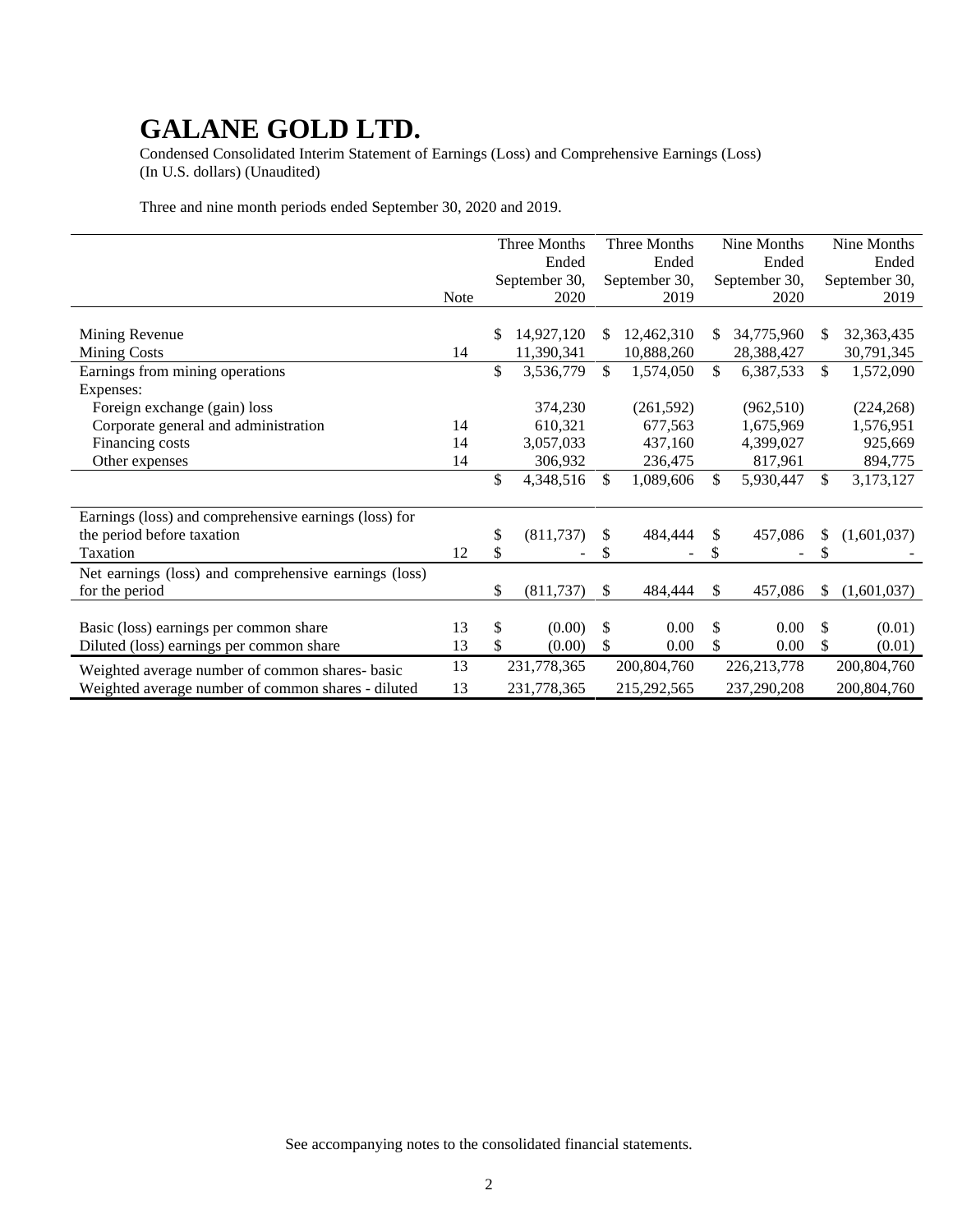Condensed Consolidated Interim Statement of Changes in Equity (In U.S. Dollars) (Unaudited)

Nine month periods ended September 30, 2020 and 2019

|                                         |              | <b>Capital Stock</b> |              | <b>Reserves</b>                   |                |              |
|-----------------------------------------|--------------|----------------------|--------------|-----------------------------------|----------------|--------------|
|                                         | <b>Notes</b> | <b>Number</b>        | Amount       | <b>Stock</b><br>based<br>payments | <b>Deficit</b> | Total        |
|                                         |              |                      |              |                                   |                |              |
| Balance as at December 31, 2018         |              | 200,804,760          | 38,329,654   | 2,515,382                         | (25,860,092)   | 14,984,944   |
| Stock-based compensation                | 13           |                      |              | 125,089                           |                | 125,089      |
| Net loss and comprehensive loss for the |              |                      |              |                                   |                |              |
| period                                  |              |                      |              |                                   | (1,601,037)    | (1,601,037)  |
| Balance as at September 30, 2019        |              | 200,804,760          | \$38,329,654 | \$2,640,471                       | \$(27,461,129) | \$13,508,996 |
|                                         |              |                      |              |                                   |                |              |
| Balance as at December 31, 2019         |              | 223,400,910          | 39,975,999   | 2,626,081                         | (29, 683, 456) | 12,918,624   |
| Stock-based compensation                | 13           |                      |              | 174,629                           |                | 174,629      |
| Warrants exercised                      | 13           | 31,563,850           | 6,239,644    |                                   |                | 6,239,644    |
| Net loss and comprehensive loss for the |              |                      |              |                                   |                |              |
| period                                  |              |                      |              |                                   | 457,086        | 457,086      |
| Balance as at September 30, 2020        |              | 254,964,760          | \$46,215,643 | \$2,800,710                       | \$(29,226,370) | \$19,789,983 |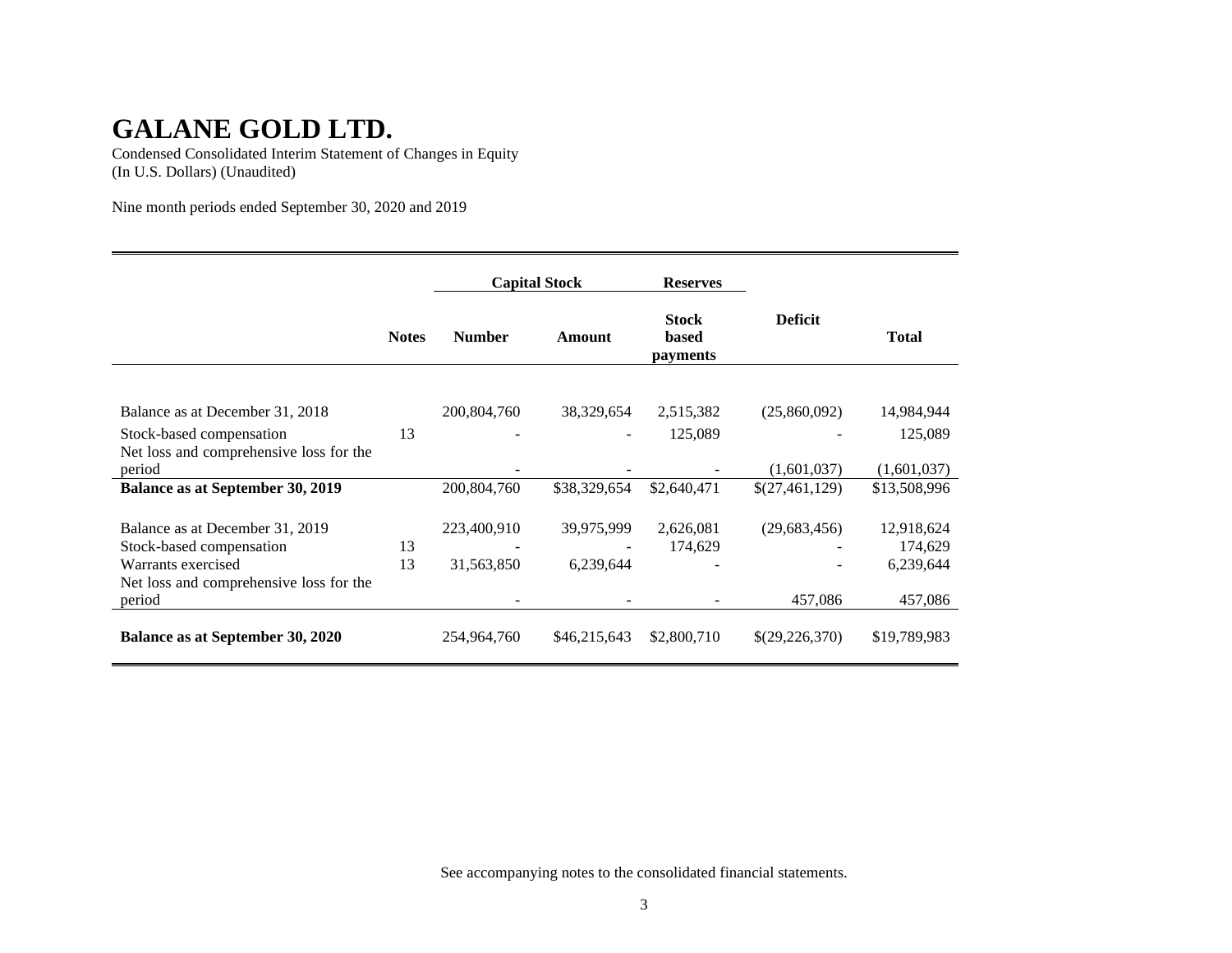Condensed Consolidated Interim Statement of Cash Flows (In U.S. Dollars) (Unaudited)

Nine month periods ended September 30, 2020 and 2019

|                                                    | <b>Notes</b> | 2020              | 2019              |
|----------------------------------------------------|--------------|-------------------|-------------------|
|                                                    |              |                   |                   |
| Cash flows from operating activities:              |              |                   |                   |
| Net earnings (loss) for the period                 |              | \$<br>457,086     | \$<br>(1,601,037) |
| Items not involving cash:                          |              |                   |                   |
| Depreciation and amortization                      | 8            | 4,512,787         | 4,209,722         |
| Share based compensation                           | 14           | 174,629           | 125,089           |
| Accretion - ARO                                    | 14           | 211,006           | 242,560           |
| Interest expense                                   | 14           | 364,341           | 619,319           |
| Foreign exchange loss (gain)                       |              | (954, 263)        | (219,527)         |
| Change in fair value of warrants                   | 14           | 3,823,679         | 63,791            |
| Deferred financing charges                         |              | 82,060            |                   |
| Working capital adjustments:                       |              |                   |                   |
| Change in trade and other receivables              |              | (958,086)         | (239, 933)        |
| Change in inventories                              |              | 960,550           | 462,947           |
| Change in trade and other payables                 |              | 858,182           | (1,075,043)       |
|                                                    |              |                   |                   |
| Cash flows from operating activities               |              | \$<br>9,531,971   | \$<br>2,587,888   |
|                                                    |              |                   |                   |
| Cash flows from investing activities:              |              |                   |                   |
| Mining assets acquired                             | 8            | (7,452,955)       | (5,847,549)       |
| Capitalised concentrate sales                      | 8            | 2,917,300         |                   |
| Cash flows used in investing activities            |              | \$<br>(4,535,655) | \$<br>(5,847,549) |
|                                                    |              |                   |                   |
| Cash flow from financing activities:               |              |                   |                   |
| Warrants exercised                                 |              | 1,014,856         |                   |
| Debenture principal paid                           |              |                   | (728,000)         |
| Debenture interest paid                            |              | (274, 828)        | (467, 326)        |
| Deferred royalty paid                              |              | (1,057,964)       | (914, 337)        |
| Deferred royalty interest paid                     |              | (142, 037)        | (255, 667)        |
| Barak facility drawdown                            |              |                   | 5,000,000         |
| Barak facility fees                                |              |                   | (200,000)         |
| Barak facility repayment                           |              | (644, 535)        |                   |
| Barak royalty payment                              |              | (23,702)          |                   |
| Capital lease obligations                          |              | (699, 001)        | (139, 607)        |
| Cash flows from financing activities               |              | \$<br>(1,827,211) | \$<br>2,295,063   |
|                                                    |              |                   |                   |
| (Decrease) Increase in cash                        |              | \$<br>3,169,105   | \$<br>(964, 598)  |
| Effect of unrealized foreign exchange gain on cash |              | (38, 307)         | 13,845            |
| Cash, at January 1                                 |              | 2,201,853         | 4,173,052         |
|                                                    |              |                   |                   |
| Cash, at September 30                              |              | \$<br>5,332,651   | \$<br>3,222,299   |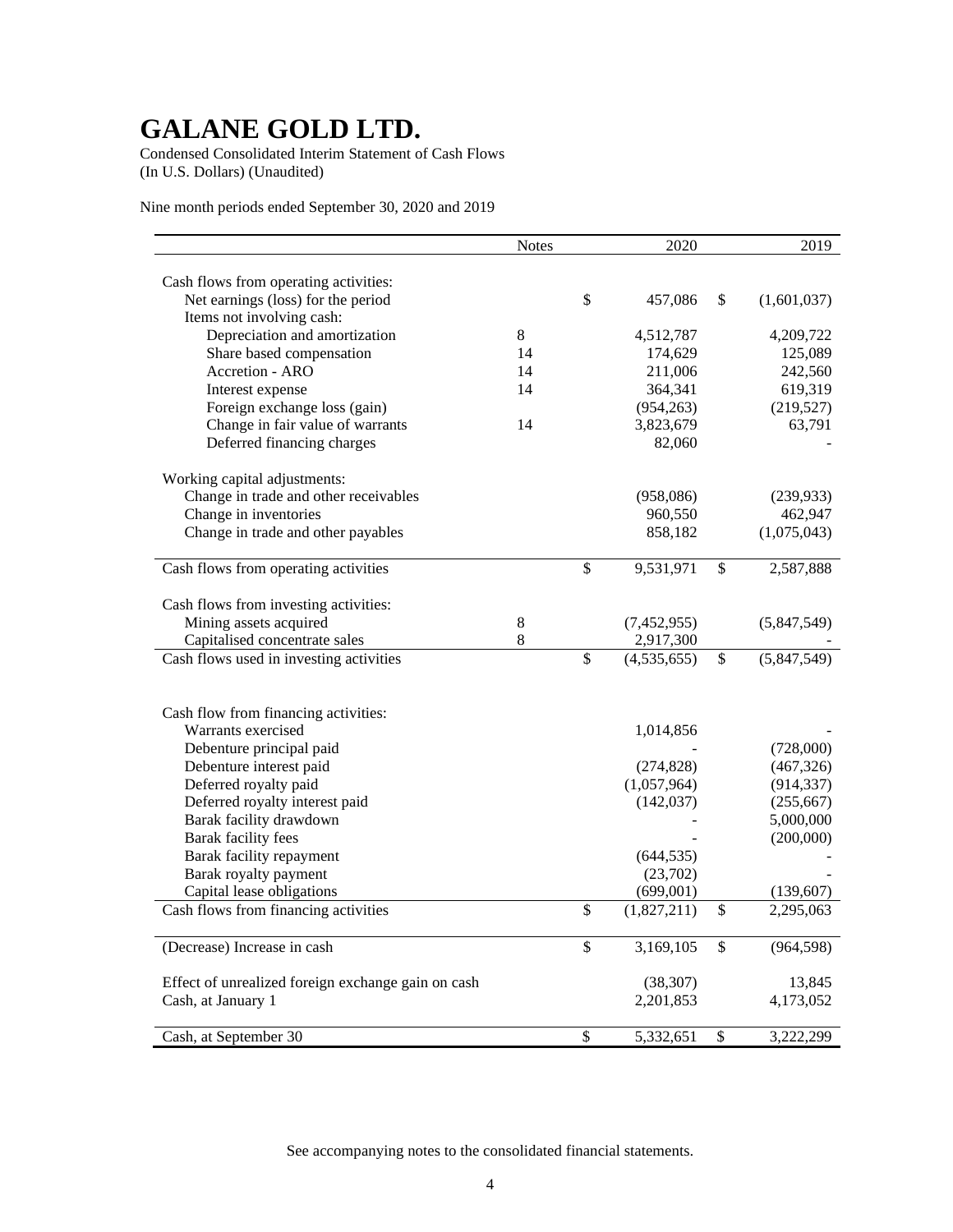Notes to the Unaudited Condensed Consolidated Interim Financial Statements (in U.S. Dollars) For the three and nine months ended September 30, 2020 and 2019

### **1. Corporate Information**

Galane Gold Ltd. (the "Company") operates through its wholly owned subsidiary, Galane Gold Mines Ltd., which was incorporated under the *Business Corporations Act* (Ontario) on November 15, 2010 and whose principal business activities are the exploration for, development of, and operation of gold mining properties. The Company's registered and head office is located at Suite 1800, 181 Bay St., Toronto, Ontario, Canada.

### **2. Going Concern**

The condensed consolidated interim financial statements were prepared using international financial reporting standards that are applicable to a going concern.

During the nine months ended September 30, 2020, several measures have been implemented in Botswana, South Africa and the rest of the world in response to the increased impact from COVID-19. The Company was notified by the Republic of Botswana Government that, as a mining operation, Mupane is deemed an essential operation and was allowed to keep operating during the country's 28 day lockdown which commenced on April 2, 2020, and was subsequently extended to May 21, 2020. For Mupane to continue in operation it has been working closely with the Department of Mines on protocols to manage the potential for spread of COVID-19 between its employees and in particular, in its underground operations. During this period Mupane production was restricted, although approval was granted on April 28, 2020 to recommence operations while observing compliance with capacity and enhanced operating requirements. The Galaxy project was placed on temporary care and maintenance in late March, as mandated by the Government of South Africa. On April 23, 2020, the Company was notified that Galaxy had been designated as an essential service and can operate at 50% of its normal capacity, with the Company recommencing operations on May 4, 2020 in compliance with the capacity and enhanced operating requirements. On July 13, 2020, the government removed the restrictions relating to the operating capacity, however social distancing protocols are still to be maintained. While the impact of COVID-19 is expected to be temporary, the current circumstances are dynamic and the impacts of COVID-19 on our business operations, including the duration and impact on our future production, cannot be reasonably estimated at this time and we anticipate this could have an adverse impact on the Company's financial position, results of operation and cash flows. The Company's liquidity and ability to continue as a going concern may also be impacted.

As at September 30, 2020, the Company had a working capital deficiency (current assets less current liabilities) of \$9.1 million compared to a deficiency of \$14.3 million at December 31, 2019.

During the nine months ended September 30, 2020, the Company paid, on a timely basis, the 5% royalty to the Government of Botswana on all gold sales in accordance with the terms of the royalty. The royalty expense for the nine months ended September 30, 2020 was \$1.8 million, which was funded from cash flows from operations, in addition to \$1.2 million repaid for deferred royalties. The working capital deficiency includes deferred royalties with a total outstanding balance of \$5.9 million now classified as a current liability. While management projects that the current gold price would allow the Company to repay the deferred royalties consistent with the payment schedule agreed with the Government of Botswana in 2018, the Company has entered into discussions with the Government of Botswana to reschedule the outstanding balance. However, with the current focus on the COVID-19 shutdown of non-essential services in the country, these discussions have now been put on hold.

The impact of the COVID-19 pandemic, and the Company's financial position, results in material uncertainties which may give rise to significant doubt as to the ability of the Company to continue as a going concern. Because of these uncertainties, there can be no assurance that the measures that management is taking to mitigate the impact of the COVID-19 pandemic will be successful.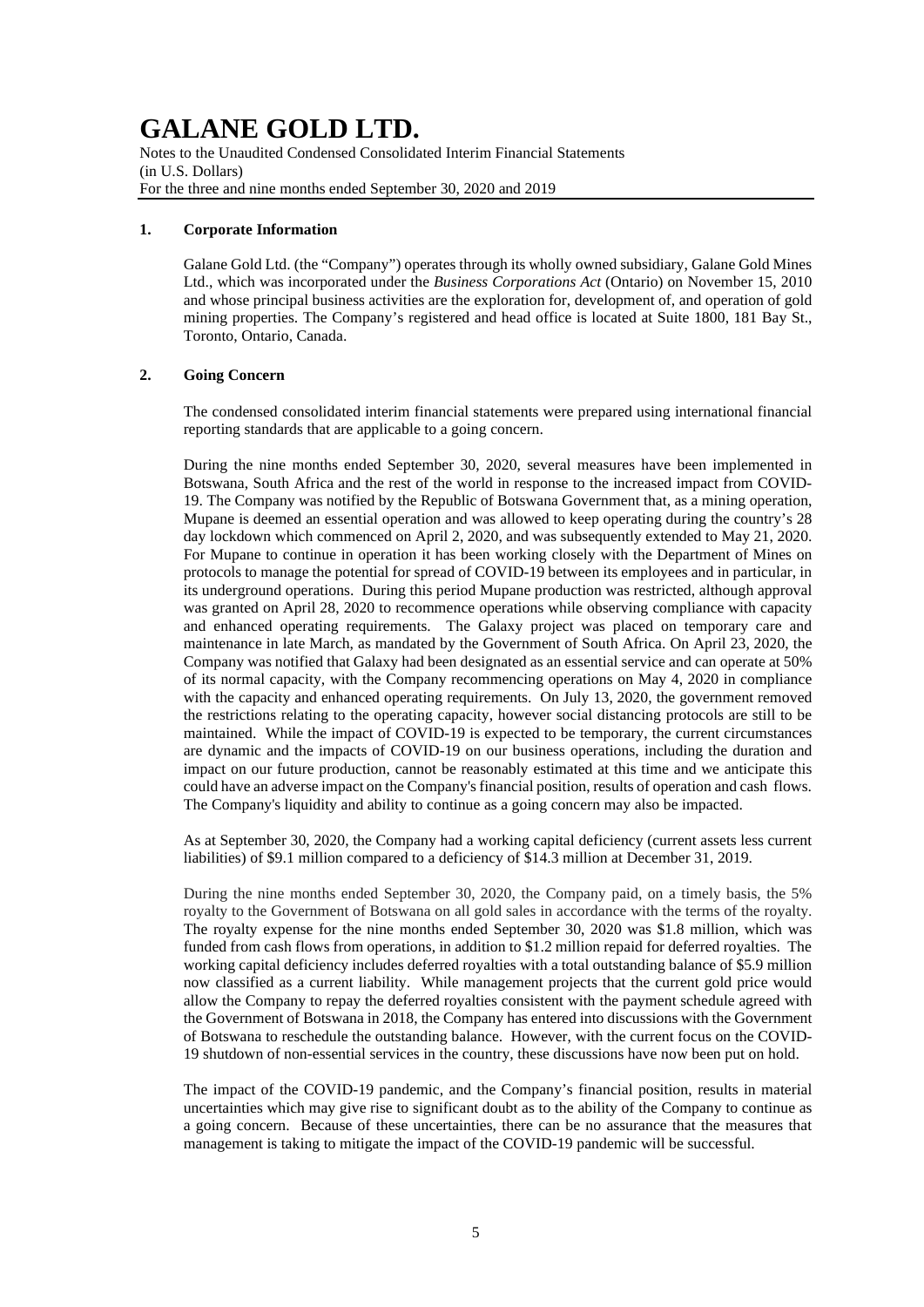Notes to the Unaudited Condensed Consolidated Interim Financial Statements (In U.S. Dollars) For the three and nine months ended September 30, 2020 and 2019

The ongoing strength in gold prices and positive operating performance at the Mupane mine have resulted in earnings from mining operations of \$6.4 million for the nine months ended September 30, 2020, compared to \$1.6 million for the same period in 2019. In addition, cash flow generated from operations for the nine months ended September 30, 2020 was \$9.5 million, after royalty payments made in the normal course of business, compared to \$2.6 million for the same period in 2019. The Company has no material commitments for capital expenditures at the Mupane mine as of September 30, 2020.

The current commodity price and exchange rate environment can be volatile, which may have an impact on the Company's cash flows. Despite the higher gold price currently being realized, the Company continues to review its near term operating plans and to take steps to reduce costs and maximize cash flow generated from operations.

These condensed consolidated interim financial statements do not reflect adjustments in the carrying values of the assets and liabilities, the reported revenues and expenses, and the balance sheet classifications used, that would be necessary if the Company were unable to realize its assets and settle its liabilities as a going concern in the normal course of operations. Such adjustments could be material.

### **3. Basis of preparation**

### **(a) Statement of compliance**

The unaudited condensed consolidated interim financial statements (the "Financial Statements") of the Company as at and for the nine months ended September 30, 2020 have been prepared in accordance with IAS 34, Interim Financial Reporting, and do not include all of the information required for annual consolidated financial statements. Accordingly, certain information and disclosures normally included in annual financial statements prepared in accordance with International Financial Reporting Standards ("IFRS") have been omitted or condensed. These financial statements should be read in conjunction with the annual consolidated financial statements for the year ended December 31, 2019, which have been prepared in accordance with IFRS as issued by the IASB.

### **(b) Significant accounting judgments, estimates and assumptions**

The preparation of the Financial Statements in conformity with IFRS requires management to make judgments, estimates and assumptions that affect the reported amounts of assets, liabilities and contingent liabilities at the date of the Financial Statements and reported amounts of revenues and expenses during the reporting period. Estimates and assumptions are regularly evaluated and are based on management's experience and other factors, including expectations of future events that are believed to be reasonable under the circumstances. Actual results may differ from these estimates. The particular areas of estimation uncertainty and critical judgments are outlined in detail in the annual audited consolidated financial statements for the year ended December 31, 2019 (the "Annual Financial Statements"). The uncertainty relating to COVID-19 is discussed in note 2.

### **(c) Functional and presentation currency**

The consolidated financial statements are presented in U.S. dollars, which is the functional currency of the Company and each of its subsidiaries. All amounts are in U.S. dollars, except where otherwise indicated.

## **4. Significant Accounting Policies**

These Financial Statements have been prepared following the same accounting policies and methods of computation as the Annual Financial Statements.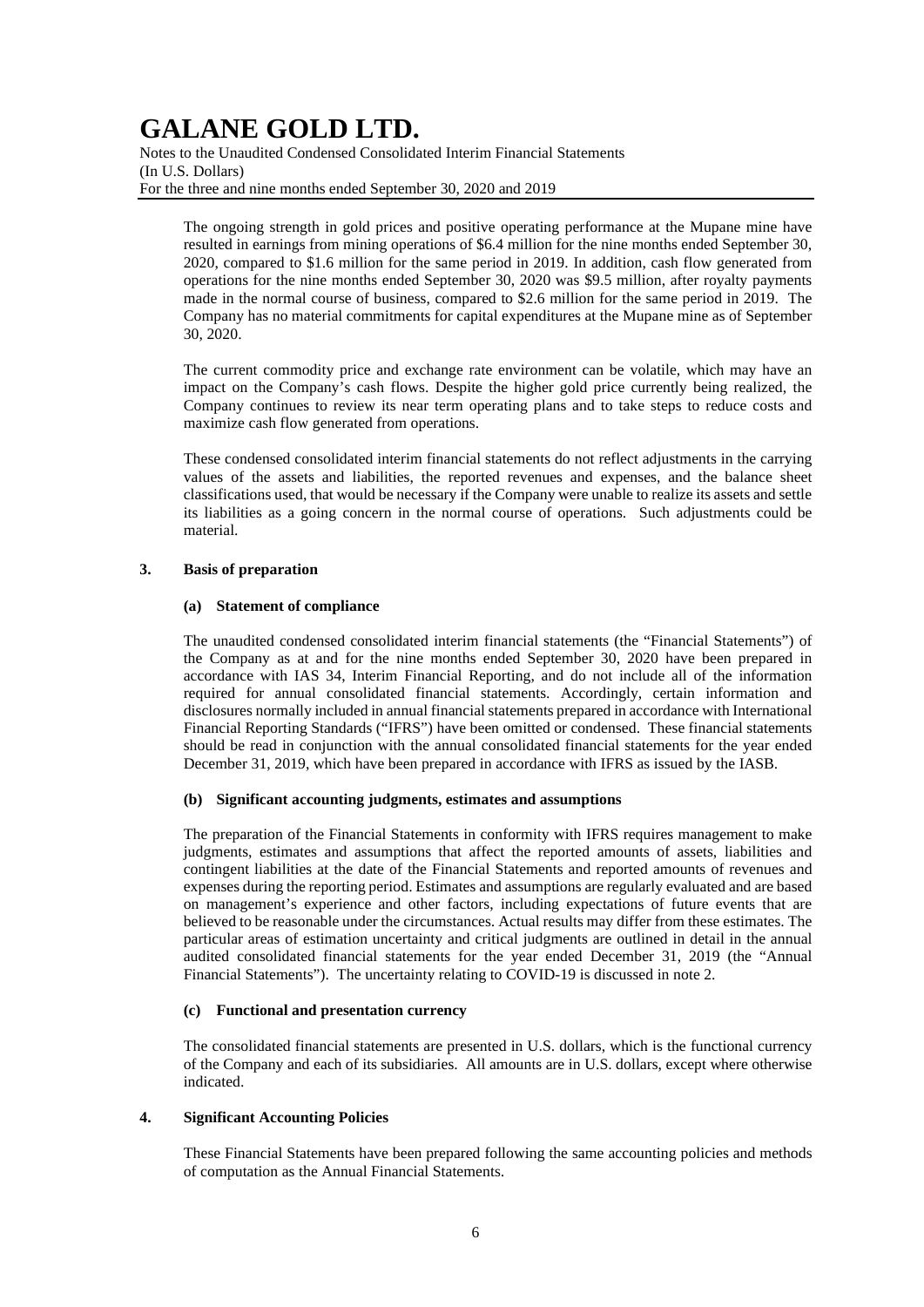Notes to the Unaudited Condensed Consolidated Interim Financial Statements (In U.S. Dollars) For the three and nine months ended September 30, 2020 and 2019

### **5. Galaxy Share Donation**

On March 19, 2019, the Company donated 17% of the issued and outstanding shares of Galaxy Gold Mining (Pty) Limited ("Galaxy") to Phakamani Foundation Trust (operating as Phakamani Foundation NPC). The donation was made in relation to the terms of the *Mineral and Petroleum Resources Development Act, 2004* of South Africa, together with the *Broad-Based Social-Economic Empowerment Charter for Mining and Mineral Industry, 2018* and the requirement for Galaxy, as holder of existing gold mining rights, to be comprised, directly or indirectly, of at least a 20% shareholding by historically disadvantaged persons (the "BEE Requirement").

On March 19, 2019, 10% of the issued and outstanding shares of Galaxy Gold Reefs (Pty) Ltd, was donated to a South African community based trust and a South African local employee share scheme. The donation was made in relation to the BEE Requirement.

Because the Company is deemed, for accounting purposes, to control the various trusts, these donations do not give rise to non-controlling interests.

## **6. Trade and other receivables**

|                   | September 30,   |   | December 31. |
|-------------------|-----------------|---|--------------|
|                   | 2020            |   | 2019         |
| Trade receivables | \$<br>622.452   |   | 464,873      |
| Taxes recoverable | 1,122,674       |   | 409,869      |
| Prepaid expenses  | 133.217         |   | 644,689      |
| Other receivables | 1,138,520       |   | 677,089      |
|                   | \$<br>3,016,863 | S | 2,196,520    |

## **7. Inventories**

The amount of inventory recognized as an expense during the period is included in mining costs in the condensed consolidated interim statement of earnings and comprehensive earnings. The carrying values at the end of the respective periods are:

|                 | September 30,   | December 31, |  |  |
|-----------------|-----------------|--------------|--|--|
|                 | 2020            | 2019         |  |  |
| Gold in process | \$<br>612.329   | 966,822      |  |  |
| <b>Supplies</b> | 3,280,438       | 3,675,542    |  |  |
| Ore Stockpiles  | 54.638          | 304,832      |  |  |
|                 | \$<br>3.947.405 | 4.947.196    |  |  |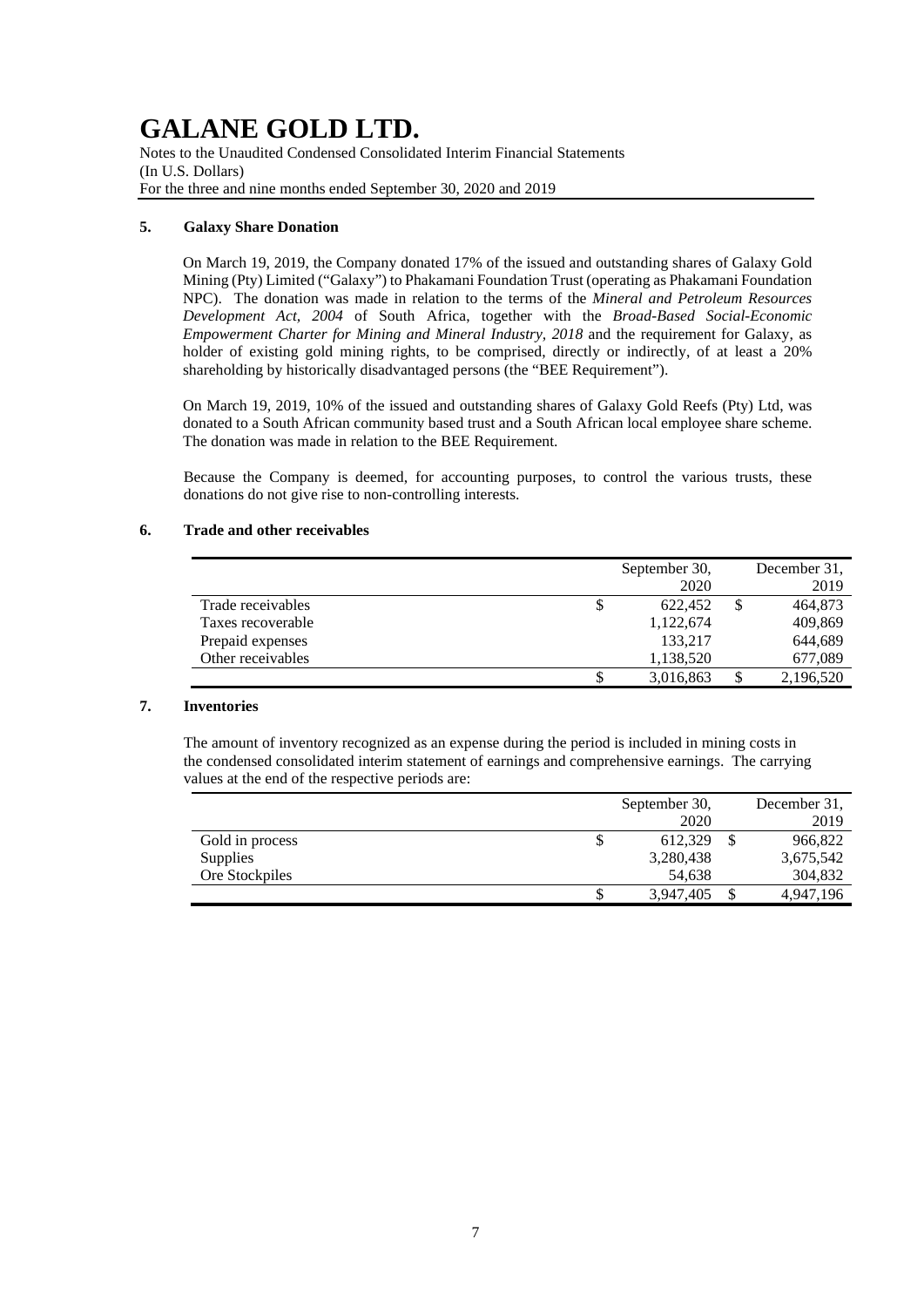Notes to the Unaudited Condensed Consolidated Interim Financial Statements (In U.S. Dollars) For the three and nine months ended September 30, 2020 and 2019

### **8. Mining assets**

The continuity of mining assets for the nine months ended September 30, 2020 is as follows:

|                                                                                                          | Construction<br>in Progress |           | Mining and<br>Plant and<br>Exploration<br>Equipment |                               |    |                             |                               |  | Total |
|----------------------------------------------------------------------------------------------------------|-----------------------------|-----------|-----------------------------------------------------|-------------------------------|----|-----------------------------|-------------------------------|--|-------|
| Cost at December 31, 2019                                                                                | \$                          | 7,986,281 | \$                                                  | Properties<br>89,508,971      | \$ | 7,746,270                   | \$105,241,522                 |  |       |
| Additions:<br>Additions <sup>(1)</sup>                                                                   |                             | 1,950,852 |                                                     | 3,085,884                     |    | 98,585                      | 5,135,321                     |  |       |
| Cost at September 30,<br>2020                                                                            | \$                          | 9,937,133 | \$                                                  | 92,594,855                    | \$ | 7,844,855                   | \$110,376,843                 |  |       |
| Accumulated depreciation<br>and amortization at<br>December 31, 2019<br>Depreciation and<br>amortization | \$                          |           | \$                                                  | (60, 910, 713)<br>(3,747,836) |    | \$ (5,417,985)<br>(764,952) | \$(66,328,698)<br>(4,512,788) |  |       |
| Accumulated depreciation<br>and amortization at<br>September 30, 2020                                    | \$                          |           | S                                                   | (64, 658, 549)                |    | \$ (6,182,937)              | \$(70,841,486)                |  |       |
| Net book value, September<br>30, 2020                                                                    | \$                          | 9,937,133 | \$                                                  | 27,936,306                    | \$ | 1,661,918                   | \$<br>39,535,357              |  |       |

(1) The additions for the current year include capitalised interest of \$599,665 related to the Barak facility that was utilised to fund the restart of the Galaxy mine (note 11).

## **9. Restoration and rehabilitation provision**

|                       | Restoration and rehabilitation |            |  |  |  |
|-----------------------|--------------------------------|------------|--|--|--|
|                       | provision                      |            |  |  |  |
| At December 31, 2019  |                                | 5,625,905  |  |  |  |
| Revaluation           |                                | (501, 460) |  |  |  |
| Accretion             |                                | 211,006    |  |  |  |
| At September 30, 2020 |                                | 5,335,451  |  |  |  |

### **10. Trade accounts payable and accrued liabilities**

|                        | September 30,<br>2020 | December 31.<br>2019 |           |  |
|------------------------|-----------------------|----------------------|-----------|--|
|                        |                       |                      |           |  |
| Trade accounts payable | 7,967,629             |                      | 7,921,914 |  |
| Accrued liabilities    | 1,395,479             |                      | 1,423,590 |  |
|                        | 9,363,108             |                      | 9,345,504 |  |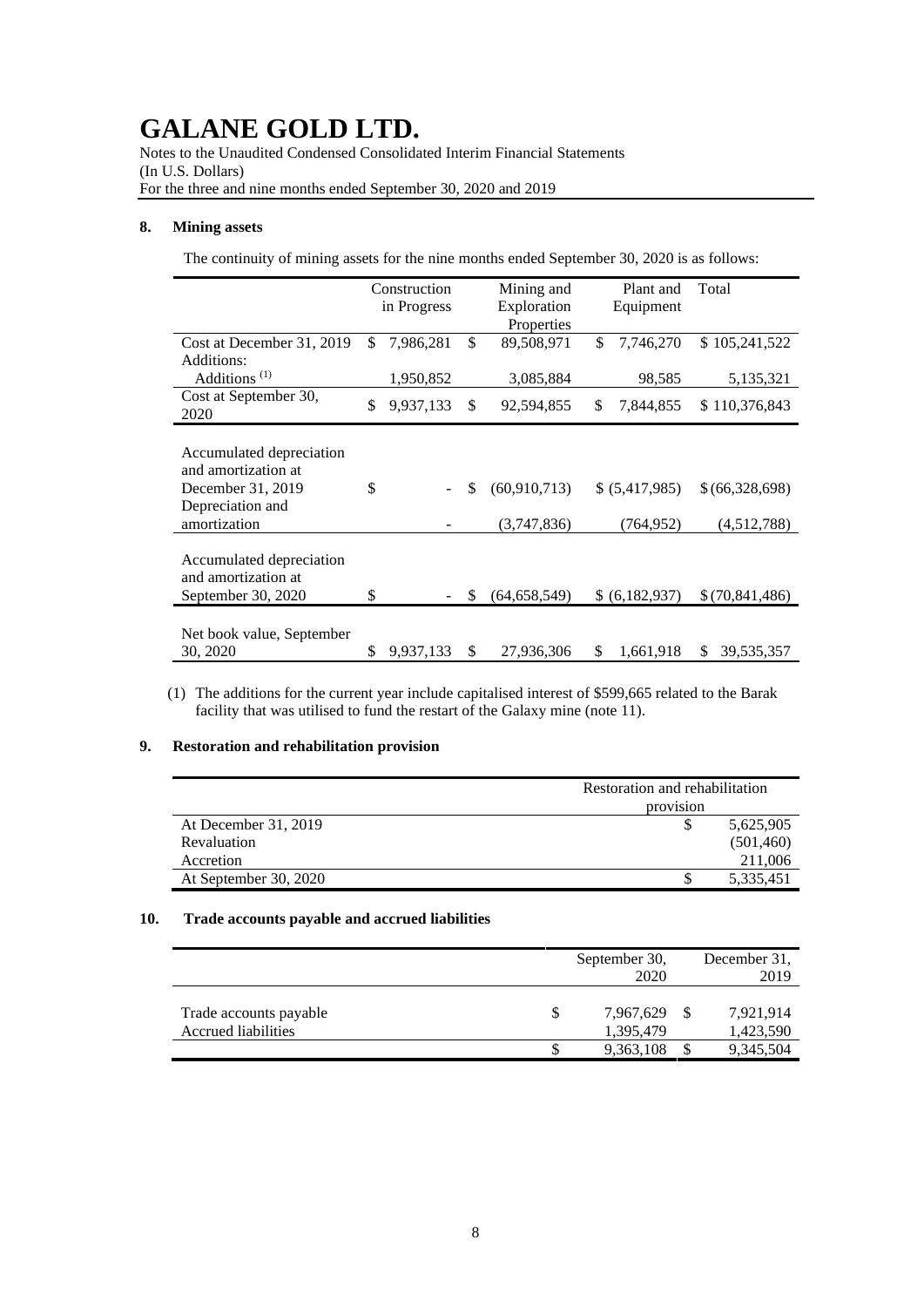Notes to the Unaudited Condensed Consolidated Interim Financial Statements (In U.S. Dollars) For the three and nine months ended September 30, 2020 and 2019

#### **11. Loans and borrowings**

|                         | September 30,    |      | December 31, |
|-------------------------|------------------|------|--------------|
|                         | 2020             |      | 2019         |
|                         |                  |      |              |
| Current                 |                  |      |              |
| Mining Royalties (2)    | \$<br>5,876,863  | -S   | 6,934,825    |
| Lease liabilities (3)   | 716,498          |      | 788.289      |
| Barak loan facility (4) | 5,326,020        |      | 5,288,829    |
| Barak royalty (4)       | 121,804          |      | 77,732       |
|                         | \$<br>12,041,185 | \$   | 13,089,675   |
|                         |                  |      |              |
| Non-Current             |                  |      |              |
| Debentures $(1)$        | \$<br>4,333,396  | - \$ | 4,475,516    |
| Lease liabilities (3)   | 875,263          |      | 1,412,879    |
| Barak royalty (4)       | 93,890           |      | 161,664      |
|                         | \$<br>5,302,549  | \$   | 6.050.059    |

 $(1)$  The Company issued unsecured debentures to certain loan holders of Galaxy and other parties as settlement of amounts previously due on the acquisition of Galaxy in 2015. The original principal amount of the debentures was \$5,650,269 and was originally due on November 20, 2019. The debentures have a fixed interest rate of 4% per annum, compounded annually. \$728,000 of such principal was repaid on September 27, 2019.

In accordance with an amended and restated debenture agreed to between the Company and a debenture holder in the second quarter of 2018: (i) \$3,249,433 of the principal amount of debentures is repayable on November 20, 2021 and is convertible into common shares at a price of C\$0.15 per common share, based on a pre-determined exchange rate; (ii) interest is convertible into common shares, based on a pre-determined exchange rate, at a price equivalent to the greater of C\$0.15 and the Discounted Market Price (as defined by the TSX Venture Exchange) at the time of conversion; (iii) the Company has a right of forced conversion for the principal where the trading price of the common shares exceeds C\$0.15 for 10 consecutive trading days; and (iv) commencing January 1, 2018, interest for a calendar year is due and payable on March 31 of the subsequent year.

Pursuant to an amending instrument dated September 30, 2019: (i) \$1,672,836 of the principal amount of the debentures is now repayable on November 20, 2021, (ii) such amount of principal is convertible into common shares at a price of C\$0.20 per common share, based on a predetermined exchange rate, with interest on such principal convertible into common shares, based on a pre-determined exchange rate, at a price equivalent to the greater of C\$0.20 and the Discounted Market Price at the time of conversion, subject to acceptance of the TSX Venture Exchange, and (iii) the Company has a right of forced conversion for such principal where the trading price of the common shares exceeds C\$0.20 for 10 consecutive trading days. On December 15, 2019 the Company prepaid an additional \$838,486 of the principal and \$12,517 of interest on the debentures.

As of the date hereof, the trading price of the common shares has exceeded both the C\$0.15 and C\$0.20 thresholds for 10 consecutive trading days and, as a result, the Company has a right to force conversion of the principal amount of the outstanding debentures.

(2) On March 19, 2018 an agreement was reached with the Government of Botswana regarding royalties payable on the sale of gold under the following terms: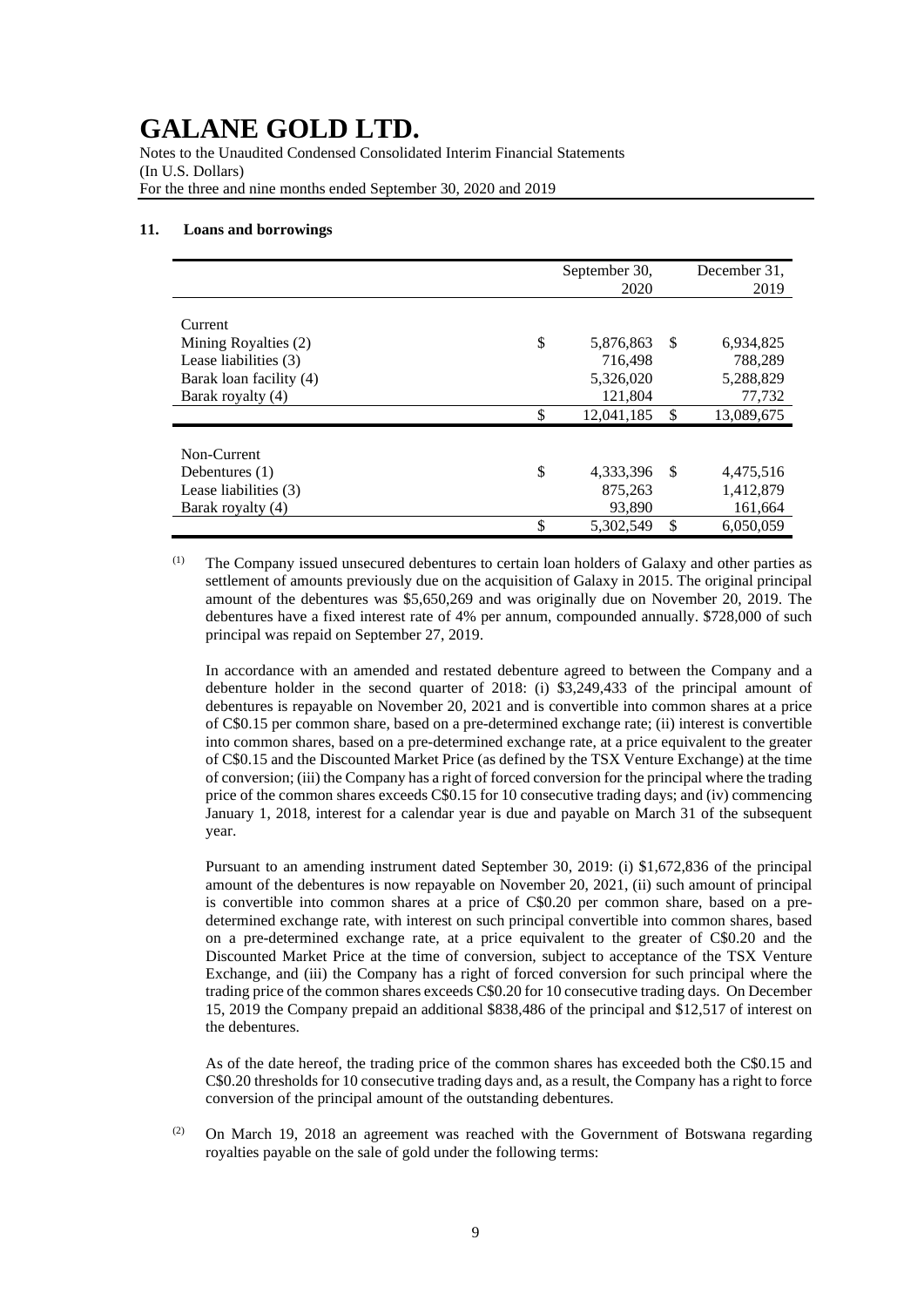Notes to the Unaudited Condensed Consolidated Interim Financial Statements (In U.S. Dollars) For the three and nine months ended September 30, 2020 and 2019

- \$8,398,709 of royalties deferred at December 2017 were to be repaid as follows:
	- o principal repayments of \$21,593 per month for ten months commencing March 2018 (all paid);
	- o principal repayments of \$101,593 per month for 12 months commencing January 2019 (all paid); and
	- o the remaining balance to be repaid in 12 equal monthly payments commencing January 2020;
- interest to be charged at Bank of Botswana commercial bank prime lending rate plus 5%, applied on a simple interest basis, equating to \$28,407 per month over the 34 month repayment period; and
- the deferral amount is unsecured.

The Company is currently engaging with the Government of Botswana to negotiate a rescheduling of the repayments due in 2020. As yet no agreement has been reached between the parties. The Company has repaid \$1,200,000 in the nine months ended September 30, 2020.

(3) The Company acquired a Komatsu Excavator in March 2019 and financed \$189,000 of the acquisition costs, and acquired a Remote GHH Loader in November 2019 and financed \$591,000. The term of the loans is 24 months, with payments of approximately \$8,600 and \$18,600 respectively coming due each month including payment of the principal and interest of between 8.25% and 8.5%. The loan is secured by the assets related to such loans.

On adoption of IFRS 16, the group recognized lease liabilities in relation to leases which had previously been classified as 'operating leases' under the principles of IAS 17 *Leases*. These liabilities were measured at the present value of the remaining lease payments, discounted using the lessee's incremental borrowing rate as at January 2019. The weighted average lessee's incremental borrowing rate applied to the lease liabilities on January 1, 2019, was 8.5%. A Right of use liability of \$1,896,294 was recognized on the initial application at January 1, 2019

(4) On October 2, 2018, the Company entered into a loan agreement with Barak Fund SPC Limited ("Barak") with respect to a \$5,000,000 secured loan facility (the "Barak Facility"), for a term ending three years from the date of the first drawdown and bearing interest at a rate of 14% per annum. The funds have been used towards the refurbishment and expansion of the processing facilities and restarting underground mining operations at the Galaxy gold mine in Barberton, South Africa. The Company has agreed to pay to Barak, or its nominee, 0.75% of the net proceeds accruing to Galaxy under an off-take agreement covering the annual gold concentrate production of the Agnes gold mine in Barberton owned and operated by Galaxy, after taking into account all attributable logistics and freight costs, State Royalties (as defined in the Barak Facility) and valueadded tax (if applicable). The Company received the funds from drawdown requests totalling \$5,000,000 under the Barak Facility before December 31, 2019, with the first repayment of \$66,218 remitted during the three months ended March 31, 2020. As the Company was in breach of the current ratio covenant at September 30, 2020, the entire outstanding balance of the loan facility has been classified as a current liability in accordance with IFRS 7.

### **Contractual Repayment Schedule**

|                     | 2020       | 2021      | 2022    | <b>Total</b> |
|---------------------|------------|-----------|---------|--------------|
|                     |            |           | onwards |              |
|                     | \$         | S         | \$      | \$           |
| Debentures          |            | 4,333,396 | -       | 4,333,396    |
| Mining royalties    | 5,876,863  |           | -       | 5,876,863    |
| Lease liabilities   | 402,778    | 734.684   | 645,543 | 1,783,005    |
| Barak loan facility | 5,784,844  |           | -       | 5,784,844    |
| Barak royalty       | 9,076      | 194,183   | 12,435  | 215,694      |
| Total               | 12,073,561 | 5.262.263 | 657,978 | 17,993,802   |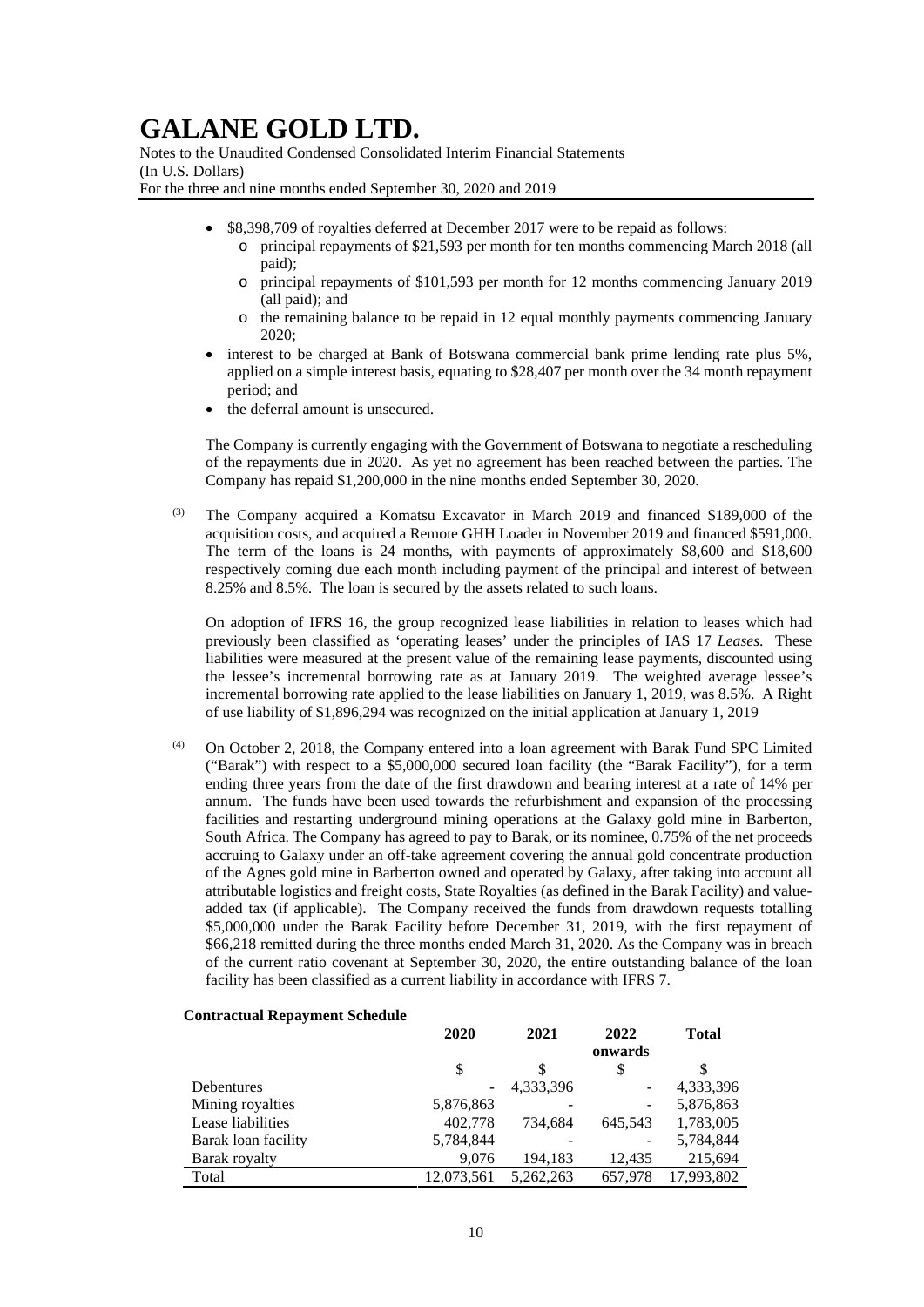Notes to the Unaudited Condensed Consolidated Interim Financial Statements (In U.S. Dollars) For the three and nine months ended September 30, 2020 and 2019

### **12. Income and Mining Taxes**

The Company estimates the effective tax rate expected to be applicable for the full fiscal year and uses that rate to provide for income taxes in interim reporting periods. The Company also recognizes the tax impact on certain discrete (unusual or infrequently occurring) items, including changes in judgment concerning the probable realization of losses and effects of changes in tax laws or rates, in the interim period in which they occur.

As a result of the effect of utilization of loss carry forwards available to the Company, the Company reported no income tax expense for the three and nine months ended September 30, 2020 (three and nine months ended September 30, 2019 - \$nil). The effective income tax rates vary from the combined Canadian federal and provincial statutory income tax rate of 26.50% for the three and six months ended June 30, 2020 (three and six months ended June 30, 2019 – 26.50%) due to the geographical distribution of earnings, which are subject to different tax rates, fluctuations in exchange rates and other non-deductible expenses.

### **13. Share Capital**

### **(a) Authorized share capital:**

As at September 30, 2020, the authorized share capital of the Company consisted of an unlimited number of common shares.

### **(b) Issued share capital:**

As at September 30, 2020, 254,964,760 common shares are issued and outstanding.

The Company issued 31,563,850 common shares in respect of warrants exercised during the nine month period ended September 30, 2020, with no shares issued for the nine month period ended September 30, 2019.

### **(c) Stock Options:**

The Company has a stock option plan whereby options may be granted to directors, officers, employees and consultants. As at September 30, 2020, a maximum of 25,496,476 options to purchase common shares were issuable under the Company's stock option plan, of which 12,796,476 remained available for issuance.

The following is a summary of stock options outstanding as at September 30, 2020 and December 31, 2019 along with changes during the periods then ended:

|                                                             |                       | Weighted<br>Average   |
|-------------------------------------------------------------|-----------------------|-----------------------|
|                                                             | Number of             | <b>Exercise Price</b> |
|                                                             | Options               | (CDN\$)               |
| Balance December 31, 2018                                   | 8,700,000             | S<br>0.11             |
| Options granted                                             | 4,250,000             | 0.09                  |
| Options forfeited                                           | (1,000,000)           | 0.12                  |
| Balance September 30, 2019 <sup>(1)(2)</sup>                | 11,950,000            | \$<br>0.10            |
| Balance December 31, 2019                                   | 12,700,000            | \$<br>0.10            |
| Options granted                                             | 1,000,000             | 0.10                  |
| <b>Options forfeited</b>                                    | (1,000,000)           | 0.10                  |
| Balance September 30, 2020 <sup>(1)(2)</sup>                | 12,700,000            | 0.10                  |
| $(1)$ $=$<br>$\cdots$<br>$\cdot$ $\cdot$ $\cdot$<br>$\cdot$ | $\cdot$ $\sim$ $\sim$ |                       |

 $(1)$  The weighted average time to expiration for outstanding options is 2.0 years. a. The range of exercise prices is Cdn.\$0.085 to Cdn.\$0.125.

<sup>(2)</sup> As at September 30, 2020, 8,462,500 options were exercisable (December 31, 2019 – 5,535,000).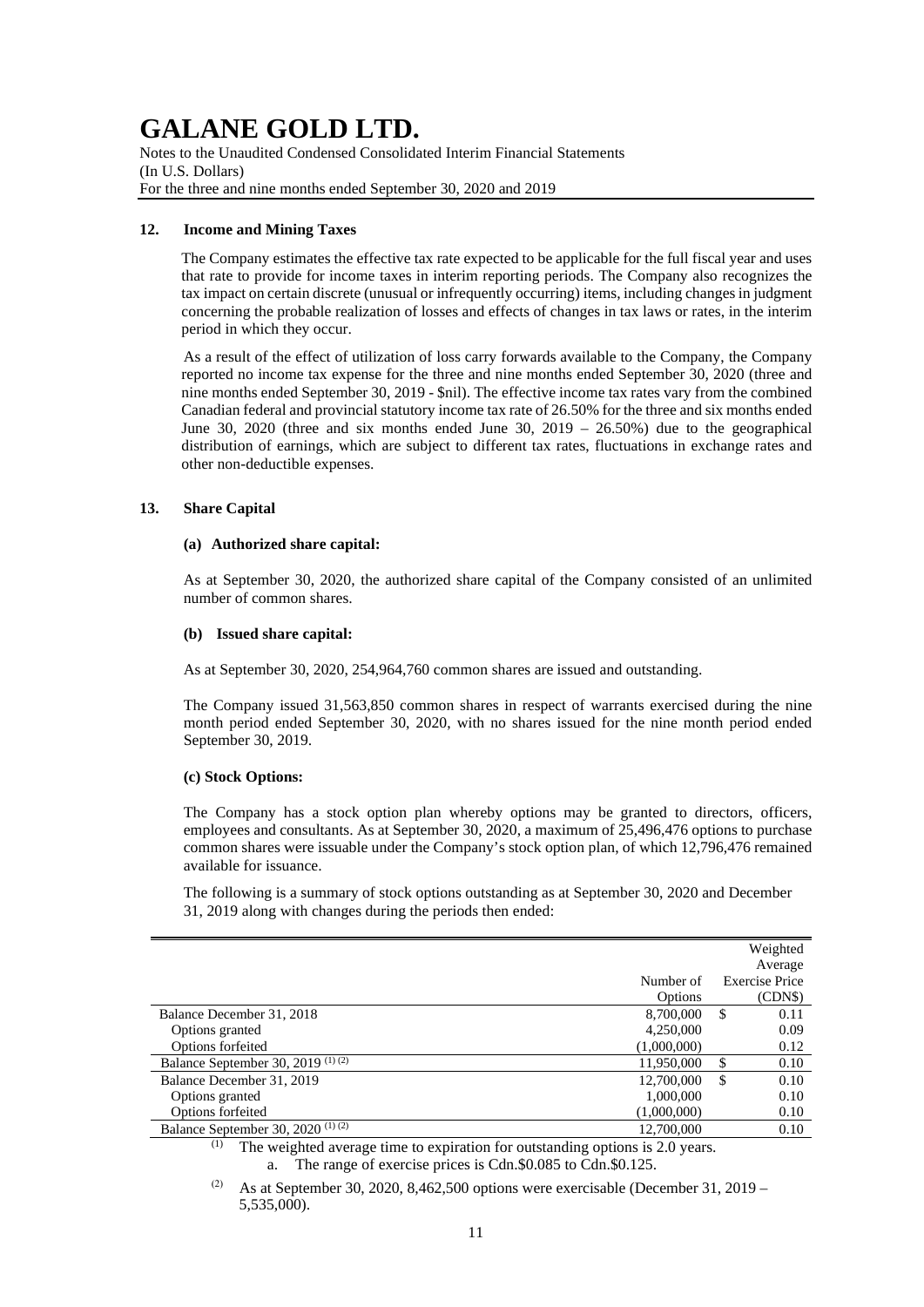Notes to the Unaudited Condensed Consolidated Interim Financial Statements (In U.S. Dollars) For the three and nine months ended September 30, 2020 and 2019

### **(d) Earnings (loss) per share:**

| The calculation of earnings (loss) per share is based on the following data:                                           |                                                |             |                                               |               |                                                |             |                                               |             |  |
|------------------------------------------------------------------------------------------------------------------------|------------------------------------------------|-------------|-----------------------------------------------|---------------|------------------------------------------------|-------------|-----------------------------------------------|-------------|--|
|                                                                                                                        | Three months<br>ended<br>September 30,<br>2020 |             | Nine months<br>ended<br>September 30,<br>2020 |               | Three months<br>ended<br>September 30,<br>2019 |             | Nine months<br>ended<br>September 30,<br>2019 |             |  |
| Earnings (loss) attributable to<br>Galane shareholders                                                                 | \$                                             | (811, 737)  | -S                                            | 457,086       | S                                              | 484,444     | \$                                            | (1,601,037) |  |
| Weighted average number of<br>common shares outstanding for<br>purposes of basic earnings per<br>share                 |                                                | 231,778,365 |                                               | 226, 213, 778 |                                                | 200,804,760 |                                               | 200,804,760 |  |
| Dilutive options, warrants and<br><b>DSUs</b>                                                                          |                                                |             |                                               | 11,076,430    |                                                | 14,487,805  |                                               |             |  |
| Weighted<br>number<br>average<br>- of<br>common shares outstanding for the<br>purpose of diluted earnings per<br>share |                                                | 231,778,365 |                                               | 237,290,208   |                                                | 215,292,565 |                                               | 200,804,760 |  |
| Earnings (loss) per share                                                                                              |                                                |             |                                               |               |                                                |             |                                               |             |  |
| <b>Basic</b>                                                                                                           | \$                                             | (0.00)      | \$                                            | 0.00          | \$                                             | 0.00        | \$                                            | (0.01)      |  |
| Diluted                                                                                                                |                                                | (0.00)      | S                                             | 0.00          | S                                              | 0.00        | \$                                            | (0.01)      |  |

Basic earnings (loss) per share is computed by dividing the earnings (loss) by the weighted average number of common shares outstanding during the period. Diluted earnings per share reflects the potential dilution of outstanding warrants, stock options, deferred share units or convertible debentures in the weighted average number of common shares outstanding during the period, if dilutive.

### **(e) Deferred Share Units**

The Company has established a deferred share unit plan whereby deferred share units ("DSUs") may be granted to directors, officers, employees and consultants. As at September 30, 2020, a maximum of 13,262,888 DSUs were issuable under the Company's deferred share unit plan, of which 4,967,060 remained available for issuance.

During the three and nine month periods ended September 30, 2020 the Company did not issue any shares under the Company's deferred share unit plan.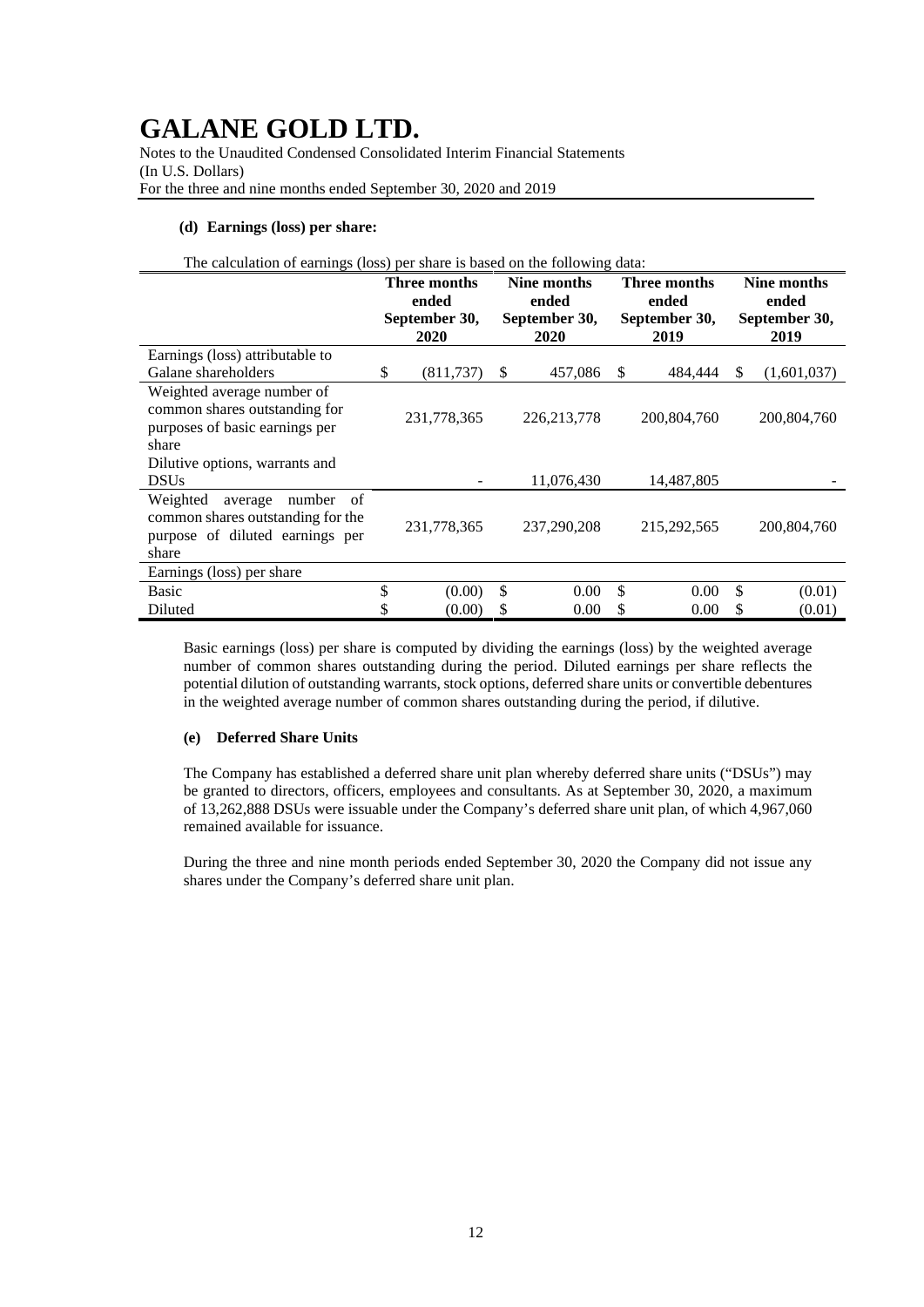Notes to the Unaudited Condensed Consolidated Interim Financial Statements (In U.S. Dollars) For the three and nine months ended September 30, 2020 and 2019

## **(f) Warrants:**

The following is a summary of warrants outstanding as at September 30, 2020 and changes during the periods then ended:

|                             | Number of<br>Warrants | Weighted<br>Average<br><b>Exercise Price</b> |
|-----------------------------|-----------------------|----------------------------------------------|
|                             |                       | (CDN\$)                                      |
| Balance, December 31, 2018  | 54,000,000            | 0.05                                         |
| Exercised                   | (22, 436, 150)        | 0.05                                         |
| Balance, December 31, 2019  | 31,563,850            | 0.05                                         |
| Exercised                   | (31, 563, 850)        | 0.05                                         |
| Balance, September 30, 2020 |                       |                                              |

The following is a summary of the value of the warrants outstanding as at September 30, 2020 and changes during the periods then ended:

|                              | Warrants<br>denominated in a<br>foreign currency |
|------------------------------|--------------------------------------------------|
|                              | $(\$)$                                           |
| Balance, December 31, 2018   | 1,109,662                                        |
| Exercised                    | (873, 165)                                       |
| Revaluation at balance date  | 992,129                                          |
| Balance, December 31, 2019   | 1,228,626                                        |
| Exercised                    | (5,052,305)                                      |
| Revaluation at exercise date | 3,823,679                                        |
| Balance, September 30, 2020  |                                                  |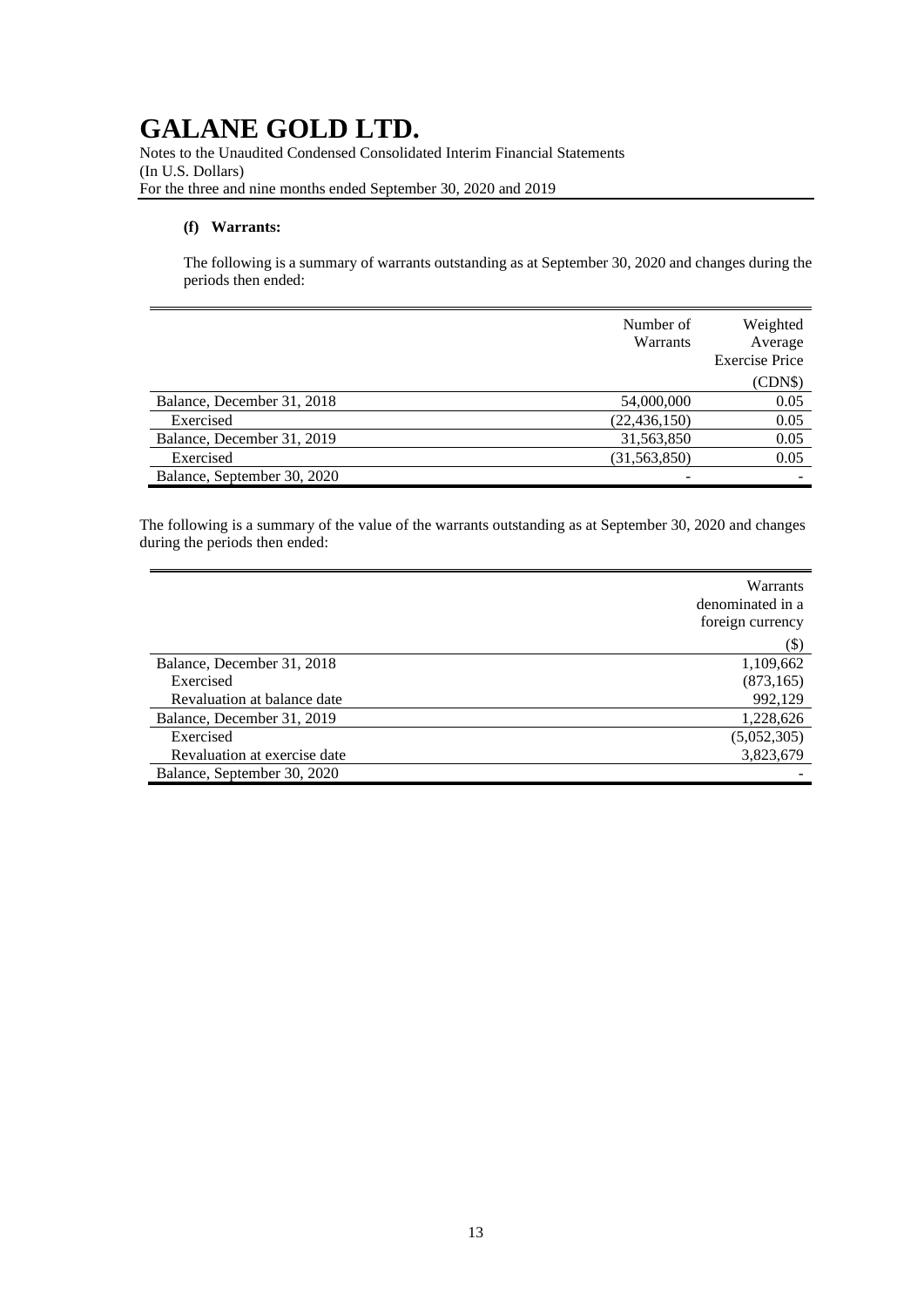Notes to the Unaudited Condensed Consolidated Interim Financial Statements (In U.S. Dollars) For the three and nine months ended September 30, 2020 and 2019

### **14. Breakdown of costs**

## **(a) Mining costs**

|                               | Three months<br>ended<br>September 30,<br>2020 | Nine months<br>ended<br>September 30,<br>2020 |            | Three months<br>ended<br>September 30,<br>2019 |            | Nine months<br>ended<br>September 30,<br>2019 |            |
|-------------------------------|------------------------------------------------|-----------------------------------------------|------------|------------------------------------------------|------------|-----------------------------------------------|------------|
| Mining and production         | 8.944.884                                      | S                                             | 21,456,300 | -S                                             | 8.712.972  | S                                             | 24,034,171 |
| Administrative                | 825,756                                        |                                               | 2,419,339  |                                                | 904.244    |                                               | 2,547,452  |
| Total                         | \$<br>9,770,640                                | S                                             | 23,875,639 | \$                                             | 9,617,216  |                                               | 26,581,623 |
| Depreciation and amortization | 1,619,701                                      |                                               | 4,512,788  |                                                | 1,271,044  |                                               | 4,209,722  |
|                               | 11.390.341                                     | S                                             | 28.388.427 | \$.                                            | 10,888,260 |                                               | 30.791.345 |

## **(b) Corporate and General Administration**

|                                 |   | Three months<br>ended<br>September 30,<br>2020 |               | Nine months<br>ended<br>September 30,<br>2020 |    | Three months<br>ended<br>September 30,<br>2019 |  | Nine months<br>ended<br>September 30,<br>2019 |  |
|---------------------------------|---|------------------------------------------------|---------------|-----------------------------------------------|----|------------------------------------------------|--|-----------------------------------------------|--|
| <b>Professional Fees</b>        | S | 193.631                                        | <sup>\$</sup> | 540.489                                       | \$ | 146.112                                        |  | 444.595                                       |  |
| <b>Share Based Compensation</b> |   | 37,691                                         |               | 174,629                                       |    | 52,806                                         |  | 125,089                                       |  |
| Corporate Administration        |   | 378,999                                        |               | 960.851                                       |    | 478,645                                        |  | 1,007,267                                     |  |
|                                 |   | 610.321                                        | \$.           | 1,675,969                                     | S  | 677,563                                        |  | 1,576,951                                     |  |

## **(c) Financing costs**

|                                                                                    |   | Three months<br>ended<br>September 30,<br>2020 |   | Nine months<br>ended<br>September 30,<br>2020 |               | Three months<br>ended<br>September 30,<br>2019 |   | Nine months<br>ended<br>September 30,<br>2019 |  |
|------------------------------------------------------------------------------------|---|------------------------------------------------|---|-----------------------------------------------|---------------|------------------------------------------------|---|-----------------------------------------------|--|
| Interest on long term debt<br>Increase in fair value of<br>warrants denominated in | S | 133.898                                        | S | 364,342                                       | <sup>\$</sup> | 140.985                                        | S | 619,318                                       |  |
| foreign currency                                                                   |   | 2,853,062                                      |   | 3,823,679                                     |               | 198,764                                        |   | 63,791                                        |  |
| Accretion                                                                          |   | 70,073                                         |   | 211,006                                       |               | 97,411                                         |   | 242,560                                       |  |
|                                                                                    | S | 3,057,033                                      | S | 4,399,027                                     | \$.           | 437,160                                        |   | 925,669                                       |  |

## **(d) Other expenses**

|                         | Three months<br>ended<br>September 30,<br>2020 |  | Nine months<br>ended<br>September 30,<br>2020 |  | Three months<br>ended<br>September 30,<br>2019 |  | Nine months<br>ended<br>September 30,<br>2019 |  |
|-------------------------|------------------------------------------------|--|-----------------------------------------------|--|------------------------------------------------|--|-----------------------------------------------|--|
| Other expenses (income) | 10.690                                         |  | 78.476                                        |  | (9,756)                                        |  | 25,996                                        |  |
| Galaxy on-going costs   | 296,242                                        |  | 739,485                                       |  | 246,231                                        |  | 868,779                                       |  |
|                         | 306.932                                        |  | 817,961                                       |  | 236,475                                        |  | 894,775                                       |  |